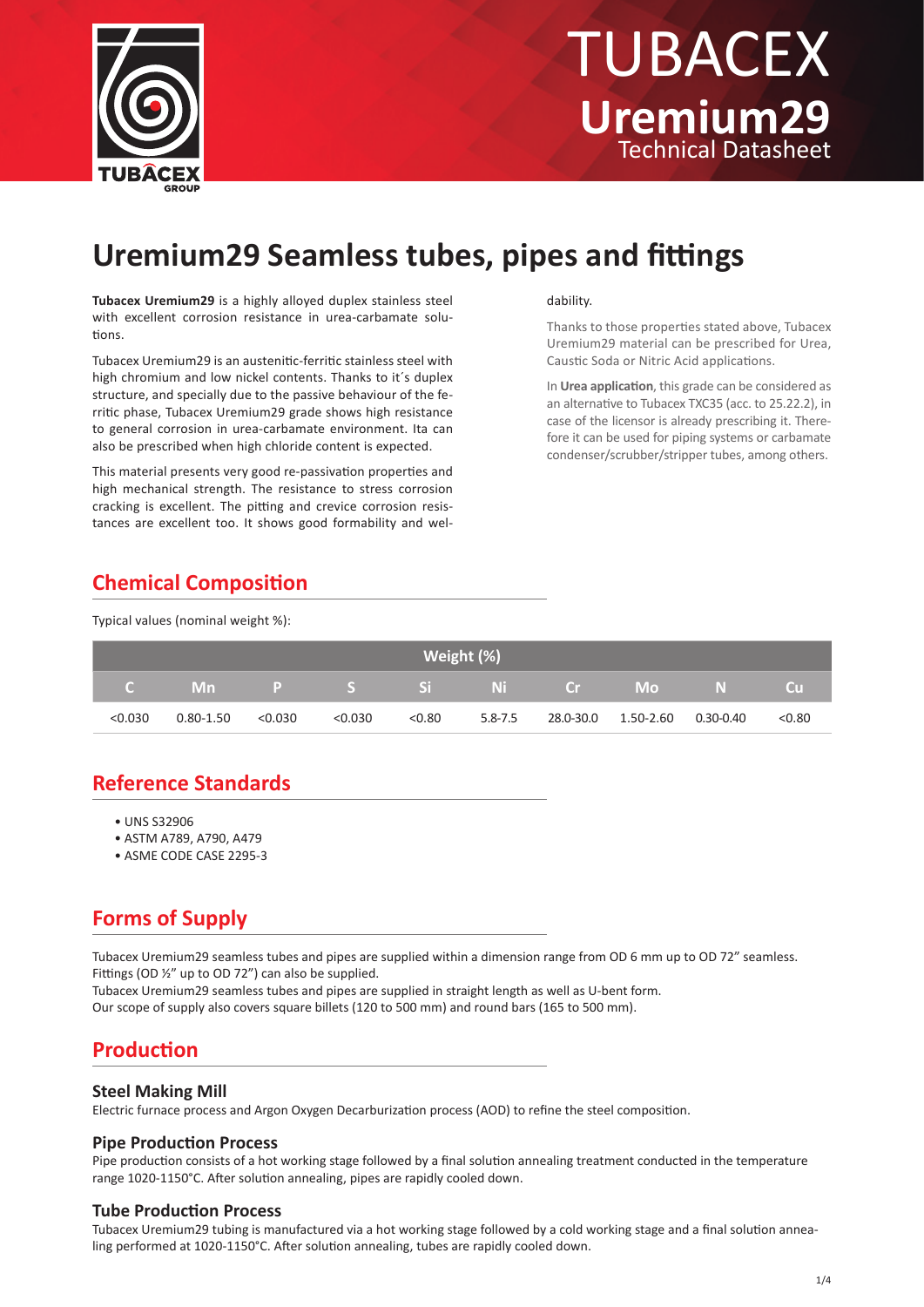## **Uremium29** Technical Data Sheet

### **Mechanical Properties**

For tubes and pipes the following mechanical properties are guaranteed at room temperature:

| Wall<br>thickness<br>(mm) | Rp 0.2%<br>(MPa) | Rm<br>(MPa) | A2<br>$(\%)$ | <b>HRC</b> |
|---------------------------|------------------|-------------|--------------|------------|
| < 10                      | min.             | min.        | min.         | max.       |
|                           | 650              | 800         | 25           | 32         |
| >10                       | min.             | min.        | min.         | max.       |
|                           | 550              | 750         | 25           | 32         |

### **Physical Properties**

Values referred here must be considered at room temperature:

| Density: | Thermal conductivity: | <b>Modulus of elasticity:</b> |  |
|----------|-----------------------|-------------------------------|--|
| $g/cm^3$ | $W/(m \cdot K)$       | GPa                           |  |
|          |                       | 205                           |  |

Also the following properties shall be considered:

#### **Specific heat: Average thermal expansion coefficient:**

| Temperature degree centigrade | $J/(g \cdot K)$ | Temperature degree centigrade | $10^{-6}$ /K |
|-------------------------------|-----------------|-------------------------------|--------------|
| 25                            | 0,45            | 25-100                        | 13           |
| 100                           | 0.48            | 25-200                        | 13,5         |
| 200                           | 0,51            | 25-300                        | 13,5         |
| 300                           | 0,54            |                               |              |

### **Microstructure**

Homogeneous ferrite-austenite microstructure with a ferrite content in the range 40-60%. Microstructure is free of intermetallic phases and chromium nitrides.



**FIGURE 1. Tubacex Uremium29 typical austenite-ferrite microstructure.**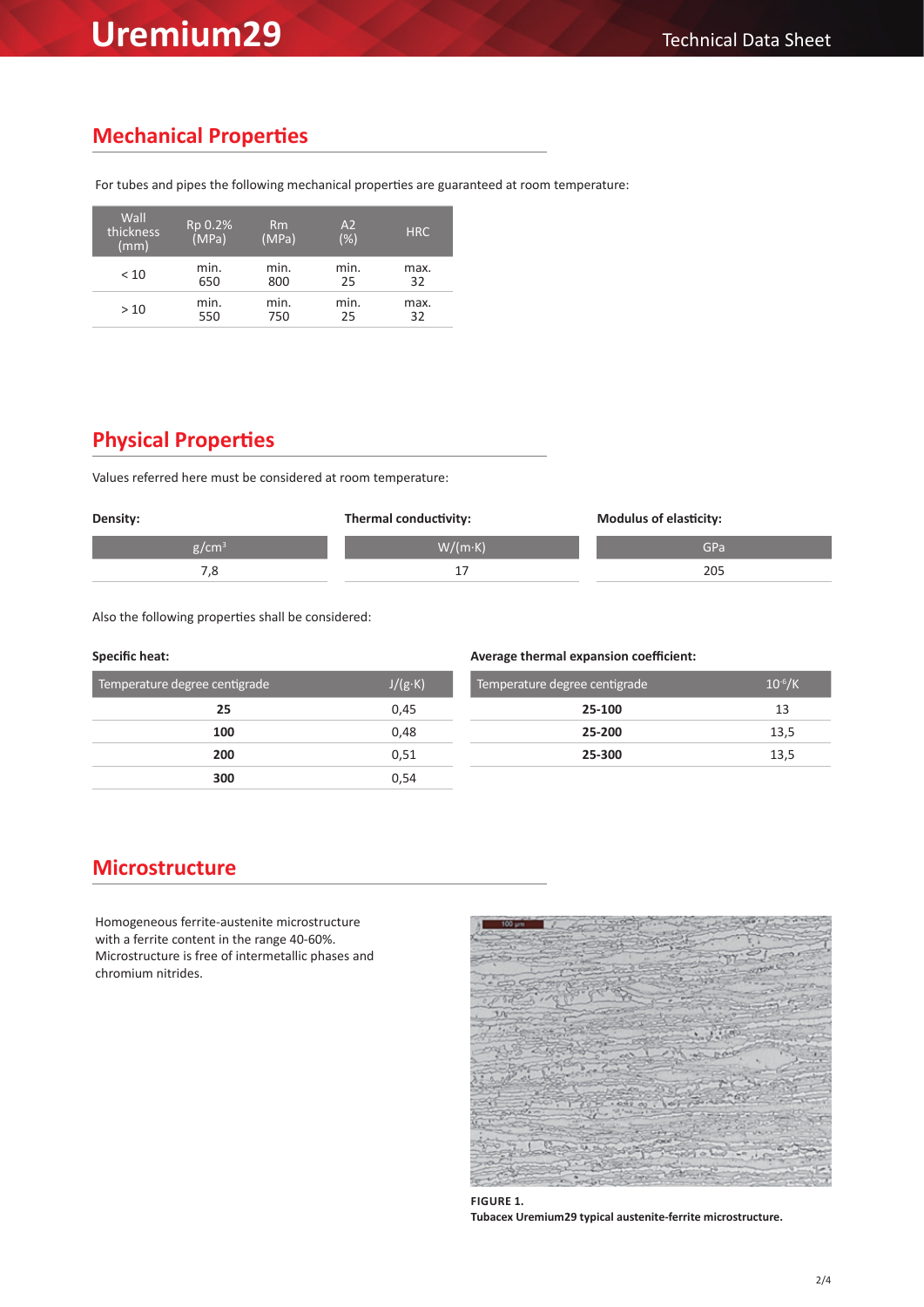### **Corrosion Resistance**

### **Intergranular Corrosion**

Tubacex Uremium29 presents excellent intergranular corrosion response. It's low purity content and appropiate heat treatment performed during production guarantee the absence of precipitates and intermetallic phases.

This good corrosion behavior can be measured by typical intergranular corrosion tests used for urea application: Streicher test and Huey test.

#### **ASTM A262 Practice B (STREICHER test):**

ASTM A262 B corrosion practice (ferric sulfate sulfuric acid test) is the test usually used to evaluate the corrosion response of this duplex-type material in urea applications. The results of this test in different pipe/tube dimensions together with the main urea licensors' requirements are shown in the graph below.



**FIGURE 2.** 

**Examples of Streicher test results on Tubacex Uremium29 samples.**

### **ASTM A262 Practice C (HUEY test):**

ASTM A262 C corrosion practice (boiling nitric acid test) is the corrosion practice commonly used in austenitic urea grades to evaluate their corrosion resistance. Tubacex Uremium29 also shows very good response under this test, as the measured weight losses are well below the requirements of the main urea licensors.



**FIGURE 3.** 

**Examples of weight loss of Tubacex Uremium29 steel grade after HUEY tested.**

Results regarding Selective attack are extremely good in both tests. Maximum 10µm Selective attack value results obtained in Streicher and Huey tests, together with the Weight loss values showed above, guarantee a good performance of the material when in use. As a reference, the limit of penetration of Selective attack stated in main licensor's Specification is 100 µm.